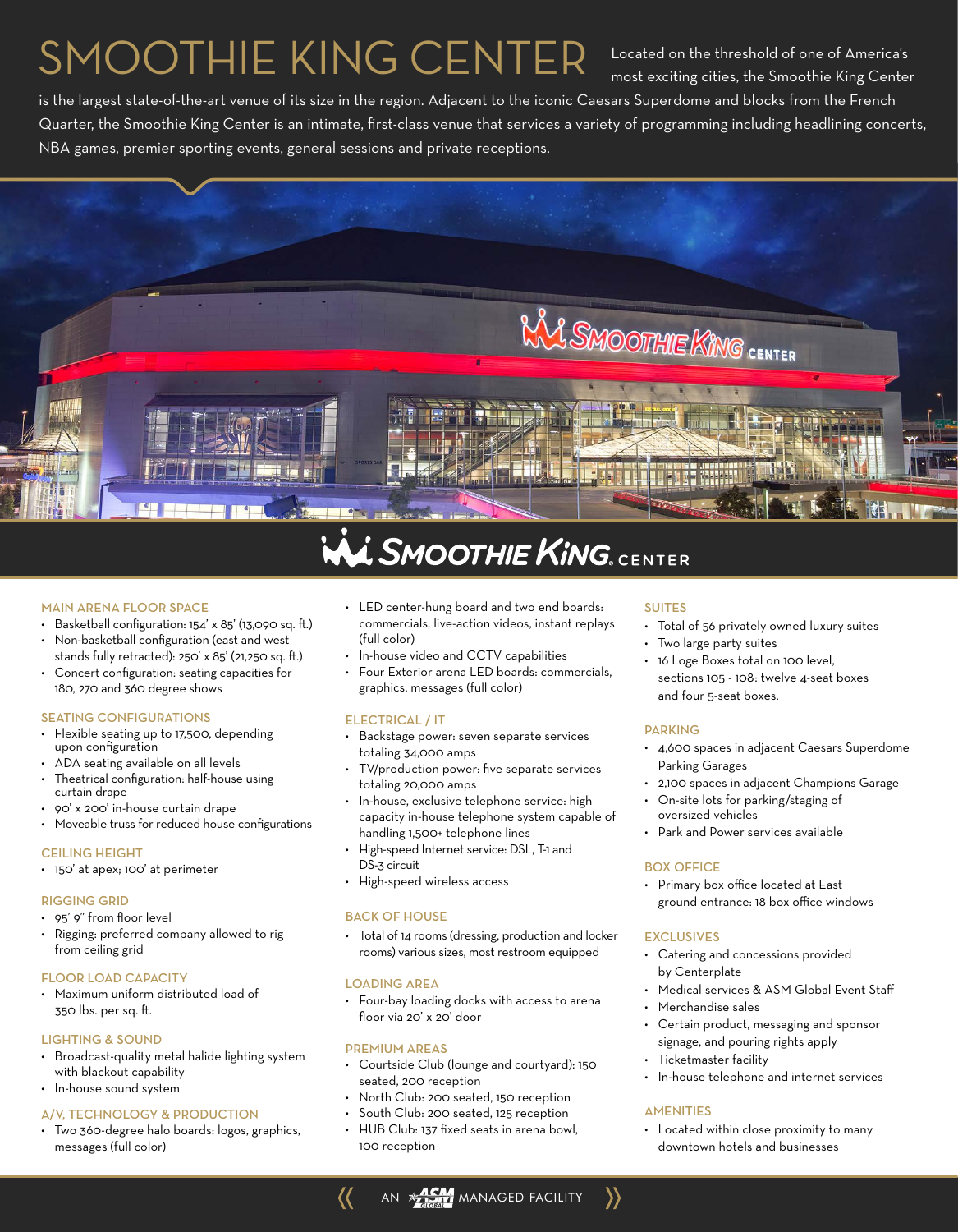## **SEATING CONFIGURATION**



#### **CONTACT**

For more information or to receive a customized proposal, please e-mail **skcentersales@asmneworleans.com** or call 504.587.3663

**WEBSITE** 

AN **MARIA MANAGED FACILITY** 

 $\left\langle \right\rangle$ 

 $\langle \langle$ 

Please visit us at **www.smoothiekingcenter.com**